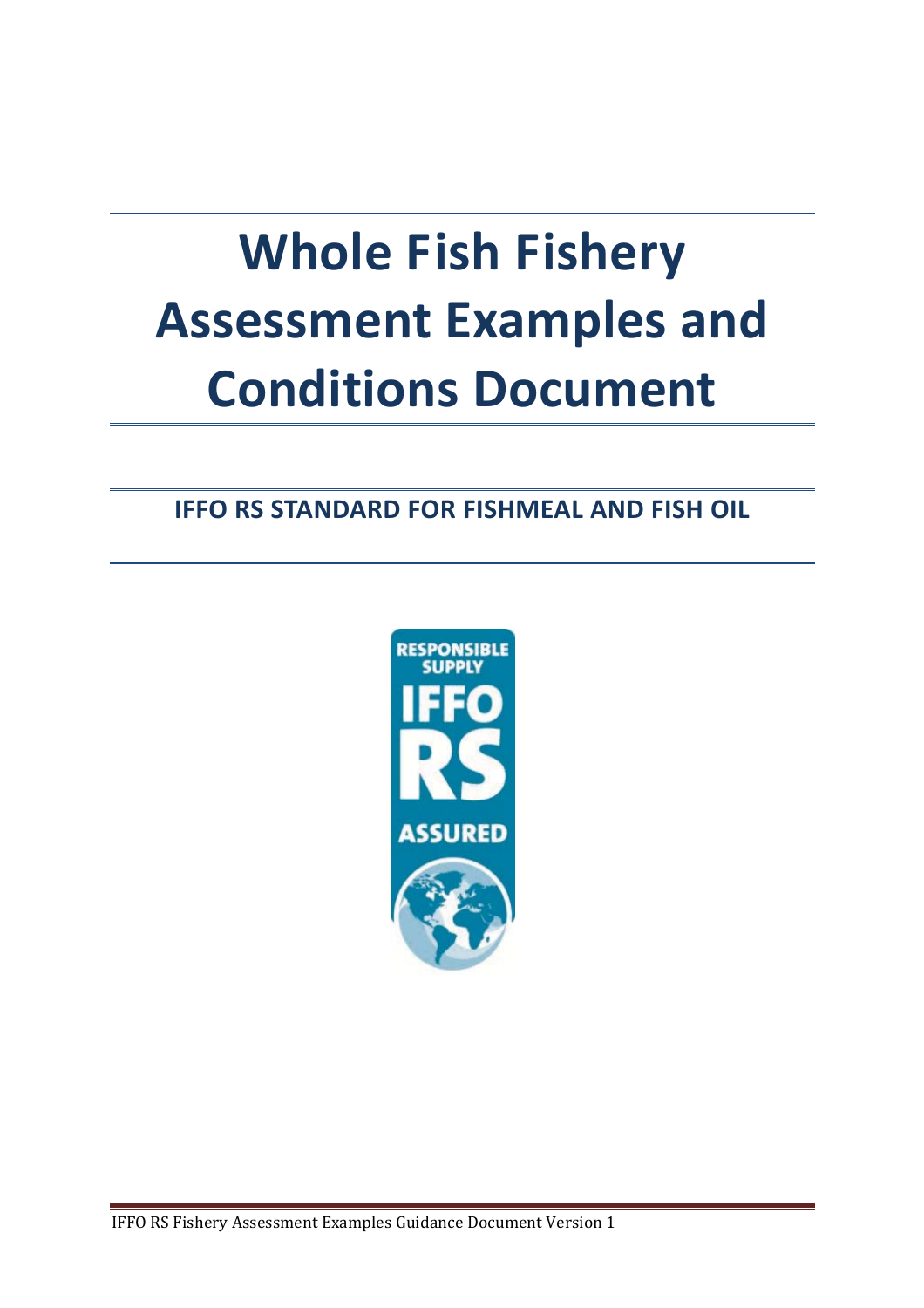## **Introduction**

This document is designed to give actual examples of fisheries that have been assessed to the IFFO RS standard to highlight how and why they were rated as High, Medium or Low Compliance to the Standard. This document should be read in conjunction with the full Whole Fishery Interpretation Document and its only function is a guide. In addition the full assessment reports for fisheries that are approved to the IFFO RS standard can be found at http://www.iffo.net/whole-fish-rawmateria. *(note‐ fishery reports from non‐approved fisheries are currently not in the public domain)*

## **1. Section‐by‐section Examples**

## **a. The Management Framework and Procedure**

a.i. The management of the fishery must include a legal and administrative basis for the implementation of measures and controls to support the conservation of the fishery.

## **High compliance**

- The South African anchovy fishery awarded high compliance under this clause in December 2011. "South Africa has in place a robust legal and administrative framework for the determination and implementation of fishery management measures and controls. This framework is applied to the anchovy fishery"
- The North-East Atlantic blue whiting fishery awarded high compliance under this clause in February 2013. "Fisheries management in Iceland, Norway and the EU is based on firm legal and administrative foundations. As a widely distributed stock, blue whiting is also subject to a considerable range of international management arrangements, which are coordinated by the NEAFC. The assessment team considers the management framework for the fishery to be both adequate and effective".

## **Medium compliance**

To date, no fishery has been awarded medium compliance in this clause.

## **Low compliance**

To date, no fishery has been awarded low compliance in this clause.

a.ii. Fisheries management should be concerned with the whole stock unit over its entire area of distribution and take into account fishery removals and the biology of the species

## **High compliance**

 The Norwegian capelin fishery awarded high compliance under this clause in August 2011. "The management area for Barents Sea Capelin directly reflects the area for which ICES provides scientific advice. The advice is formulated to take into account all fishery removals and the biology of the species,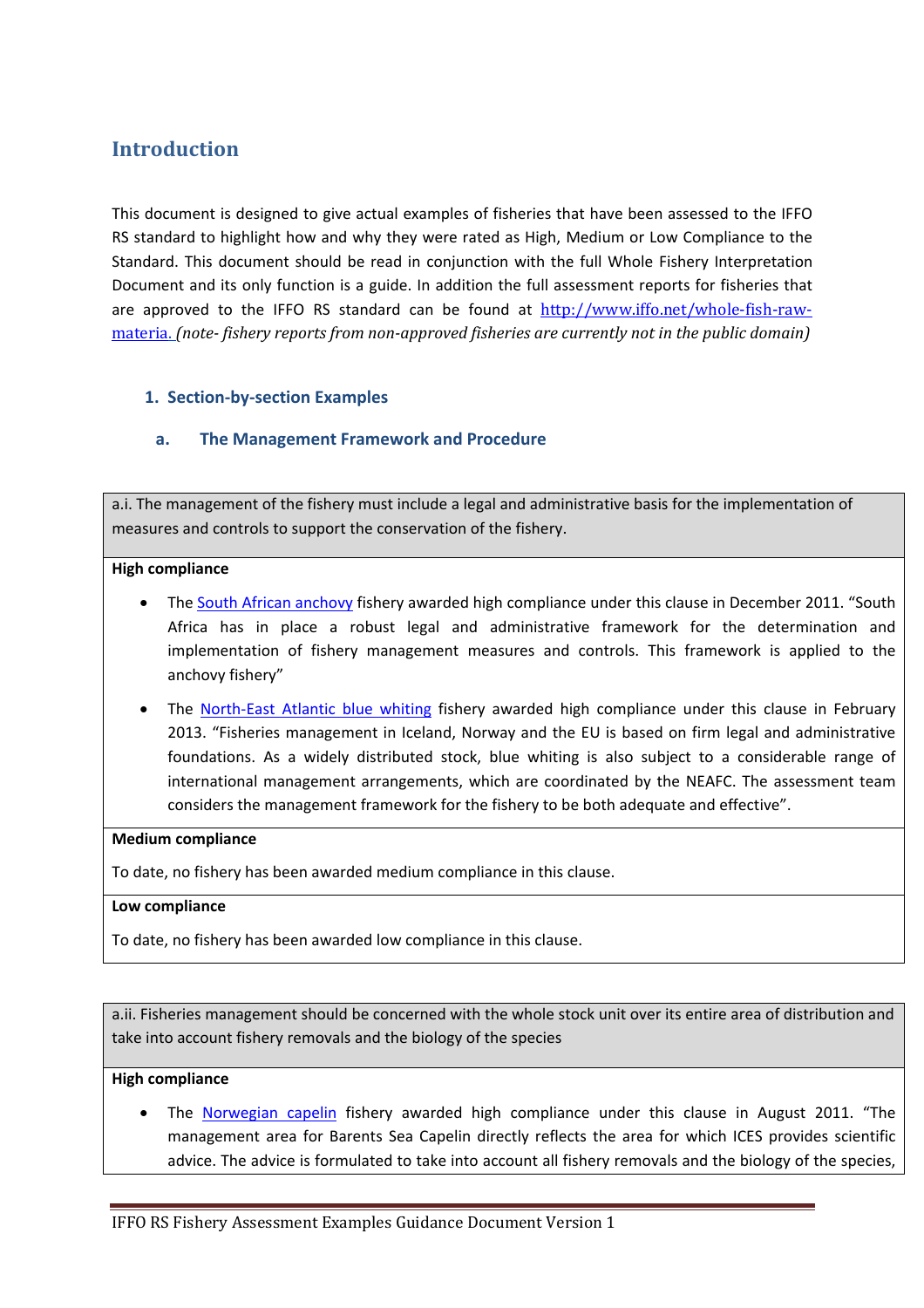and appears to be followed by fishery management bodies."

• The South African anchovy fishery awarded high compliance under this clause in December 2011. "The information provided to the assessment team suggests that the South African anchovy fishery is considered by scientists to constitute a distinct population, largely separate from the more northern *E. encrasicolus* distribution, justifying its management as a distinct stock."

## **Medium compliance**

- The Chilean anchovy (regions V to X) fishery awarded medium compliance under this clause in July 2011. "Fisheries management is concerned with the whole stock unit over its entire area of distribution and takes into account the biology of the species but not all fishery removals (i.e. by‐catch is not taken into account)."
- The UK, Ireland & Denmark Boarfish fishery awarded medium compliance under this clause in January 2012. "Current research suggests that this boarfish stock is distributed more widely than the area for which quotas are set. There is no directed fishery outside the TAC area, but boarfish are likely to be caught as by‐catch in other fisheries. ICES advice includes consideration of both available survey indices; however it does not yet include consideration of by-catch."
- The South Africa red eye herring fishery awarded medium compliance under this clause in December 2011. "Fishery management is concerned with the entire distribution of the redeye herring stock as currently understood. However, population data for the species currently appears not to be directly used in the management process, and as the fishery develops the spawning biomass estimates should be factored in more explicitly. The assessment team considers a medium compliance rating appropriate because despite fishery management not taking into account fishery removals or biomass estimates, exploitation rates have been very low for more than a decade."

## **Low compliance**

To date, no fishery has been awarded low compliance in this clause.

a.iii .Management actions should be based on long‐term conservation objectives

## **High compliance**

The North-East Atlantic blue whiting fishery awarded high compliance under this clause in February 2013. "Management of the blue whiting stock is based primarily on an internationally-agreed management plan with long‐term biomass and fishing mortality objectives. The plan, its objectives, and the harvest control rules utilized are under ongoing review."

## **Medium compliance**

- The UK, Ireland & Denmark Boarfish fishery awarded medium compliance under this clause in January 2012. "Boarfish has been subject to an interim management plan since 2010. The plan outlines quota calculations and closed seasons and areas until the development and evaluation of a science‐based management plan. The plan has been and will continue to be superseded by improving scientific advice from ICES; however, because it is not currently based on robust science, and due to the interim nature of the plan, the fishery is awarded medium compliance in this section"
- The Norway sandeel fishery awarded medium compliance under this clause in August 2011. "There is no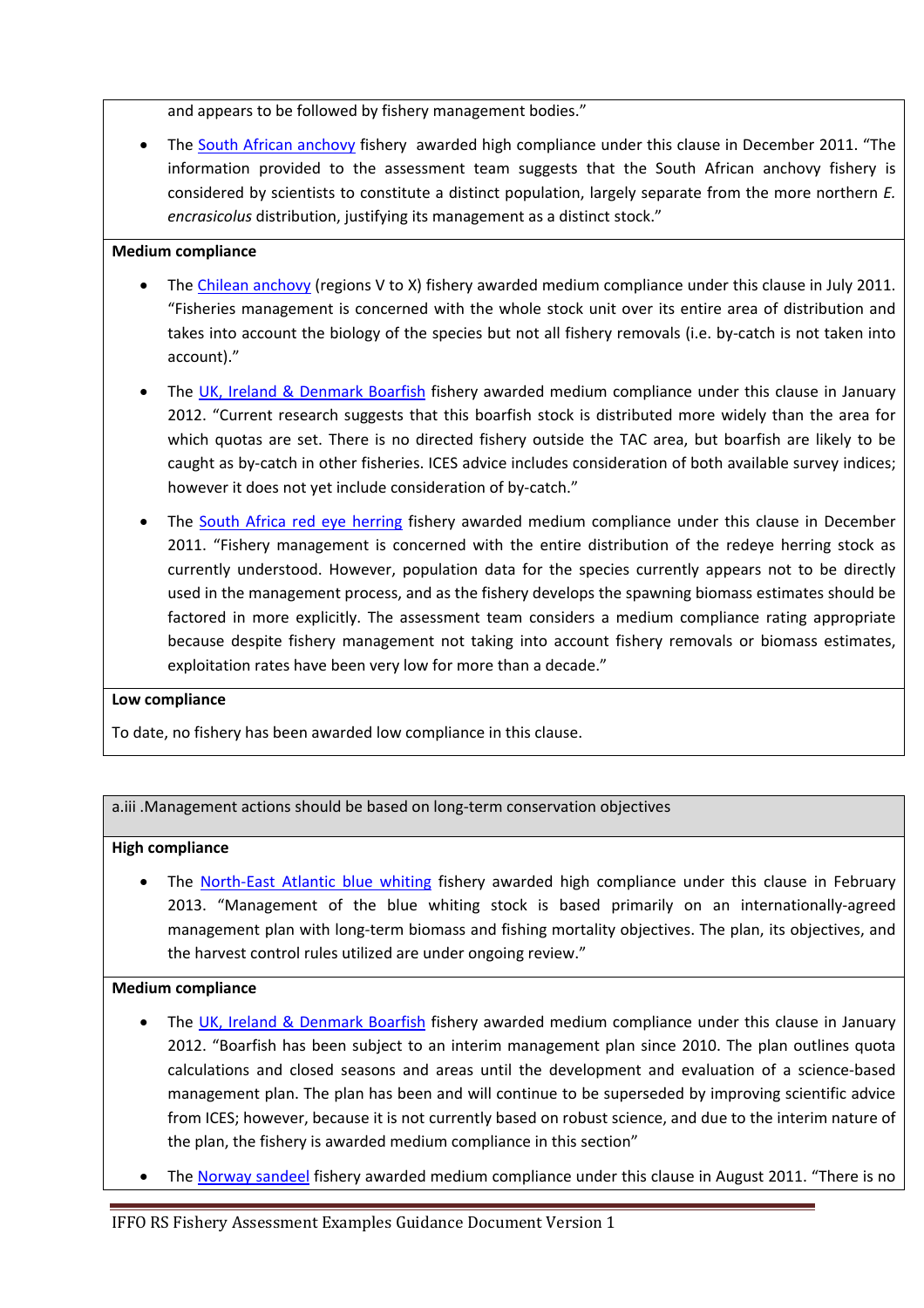management plan currently in place for the sand eel fishery. ICES advice is based on retaining sufficient SSB to maintain the population of both sand eel and predators in the long-term; however the lack of a formal statement that this is the long-term management objective leads the assessment team to award the fishery a 'medium' compliance level in this category."

 The South Africa red eye herring fishery awarded medium compliance under this clause in December 2011. "Long-term management aims of the fishery are currently limited to ensuring that annual catch remains below 100,000t. However, on‐site interviews of government scientists have revealed an intention to develop the management of this fishery along the same lines as other, highly compliant South African fisheries, and the redeye fishery is more likely to score highly in this section in future."

## **Low compliance**

To date, no fishery has been awarded low compliance in this clause.

## **b. Stock Assessment Procedures and Management Advice**

bi. Research in support of fisheries conservation and management should exist.

## **High compliance**

The Norwegian capelin fishery awarded high compliance under this clause in August 2011. "ICES provides an annual assessment of the fishery using acoustic survey data and a stock model designed specifically for the Capelin fishery. There is additionally an annual larval survey, and a number of peer-reviewed articles examining the stock".

## **Medium compliance**

- The Chilean anchovy (regions V to X) fishery awarded medium compliance under this clause in July 2011. "Research to support the conservation and the management of the stock exist, and existent research is considered adequate for the long term conservation of the target species. However, information on the effects of the fishery on non-target species could not be established during this assessment."
- The UK, Ireland & Denmark Boarfish fishery awarded medium compliance under this clause in January 2012. "Research in support of fishery conservation and management exists, but could be significantly improved. As this has only become a major directed fishery in the past few years, historical data is lacking. However, ICES will now provide annual advice for the stock and research is likely to develop according to the requirements of this advice."

## **Low compliance**

To date, no fishery has been awarded low compliance in this clause.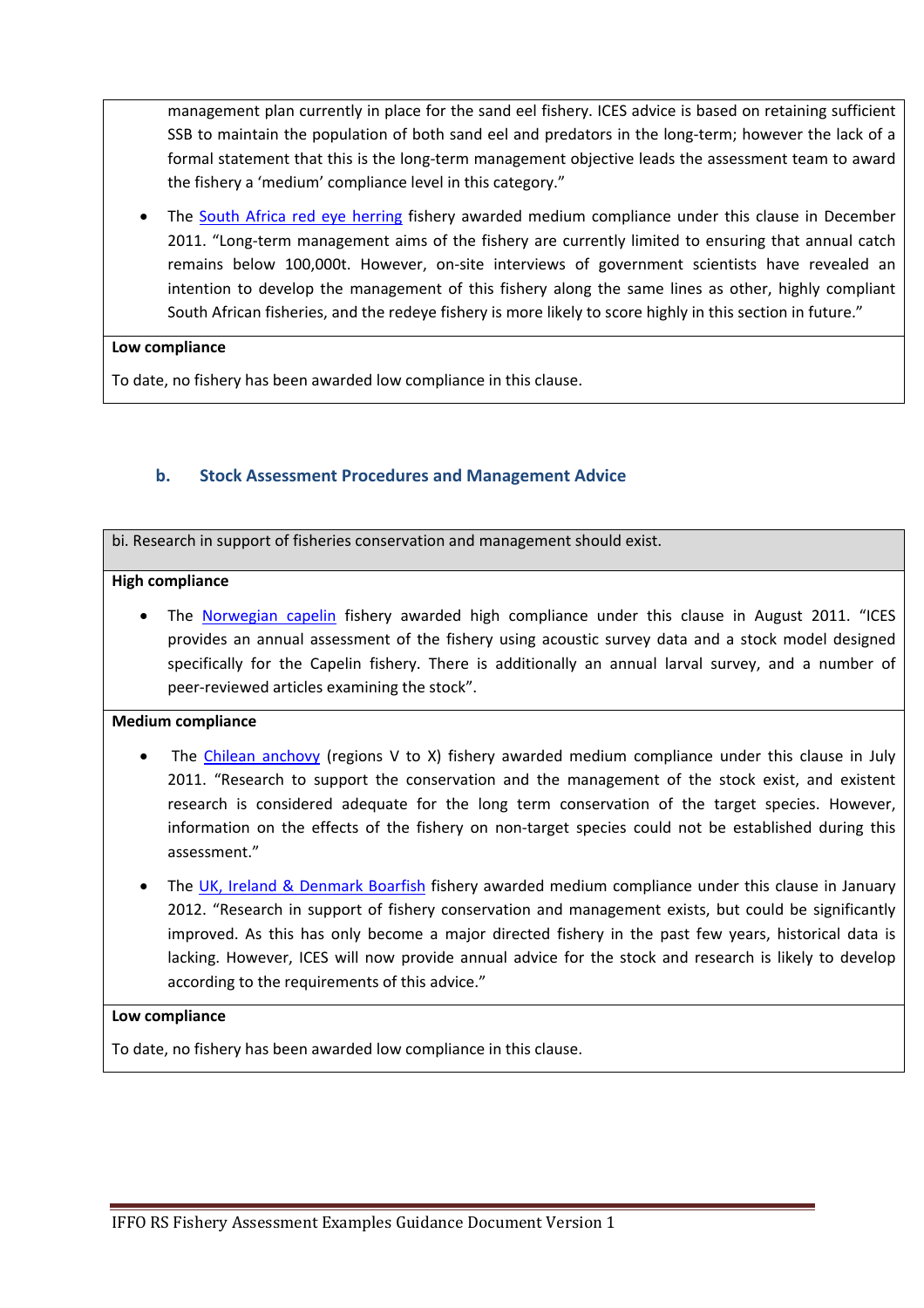b.ii Best scientific evidence available should be taken into account when designing conservation and management measures

## **High compliance**

 The Peruvian anchovy fishery awarded high compliance under this clause in December 2012. "The anchovy fishery is subject to both temporary and permanent management measures which are primarily concerned with the conservation of the stock and have been recommended by IMARPE. There is recent evidence that in‐season scientific recommendations are also implemented, up to and including localised fishery closures."

## **Medium compliance**

• The UK, Ireland & Denmark Boarfish fishery awarded medium compliance under this clause in January 2012. "Scientific information is sparse for this species, and advice has only been provided by ICES since 2011. For these reasons current management measures such as closed seasons and areas appear to be based on precautionary principals and not scientific research. However, ICES quota recommendations have already been implemented, and it is likely that as scientific evidence improves, management measures will be adapted to take this into account."

## **Low compliance**

To date, no fishery has been awarded low compliance in this clause.

## **c. The Precautionary Approach**

c.i The precautionary approach is applied in the formulation of management plans.

## **High compliance**

- The South African anchovy fishery awarded high compliance under this clause in December 2011. "South African fisheries policy states the application of the precautionary approach as one of the primary aims. The small pelagic OMP utilizes a risk-based approach to setting annual quotas, factoring in a large number of research variables."
- The Norwegian Norway pout fishery awarded high compliance under this clause in September 2011. "ICES has concluded that a precautionary approach is adopted for the management of this Norway Pout stock. In a multinational agreement, EU Common Fisheries Policy and Norway Fisheries Management oversees the Norway Pout, and by its application implicitly follows the precautionary approach."

## **Medium compliance**

- The Chilean anchovy (regions V to X) fishery awarded medium compliance under this clause in July 2011. "The precautionary approach is applied in management plans for the target stock; however not all uncertainties are taken into account."
- The UK, Ireland & Denmark Boarfish fishery awarded medium compliance under this clause in January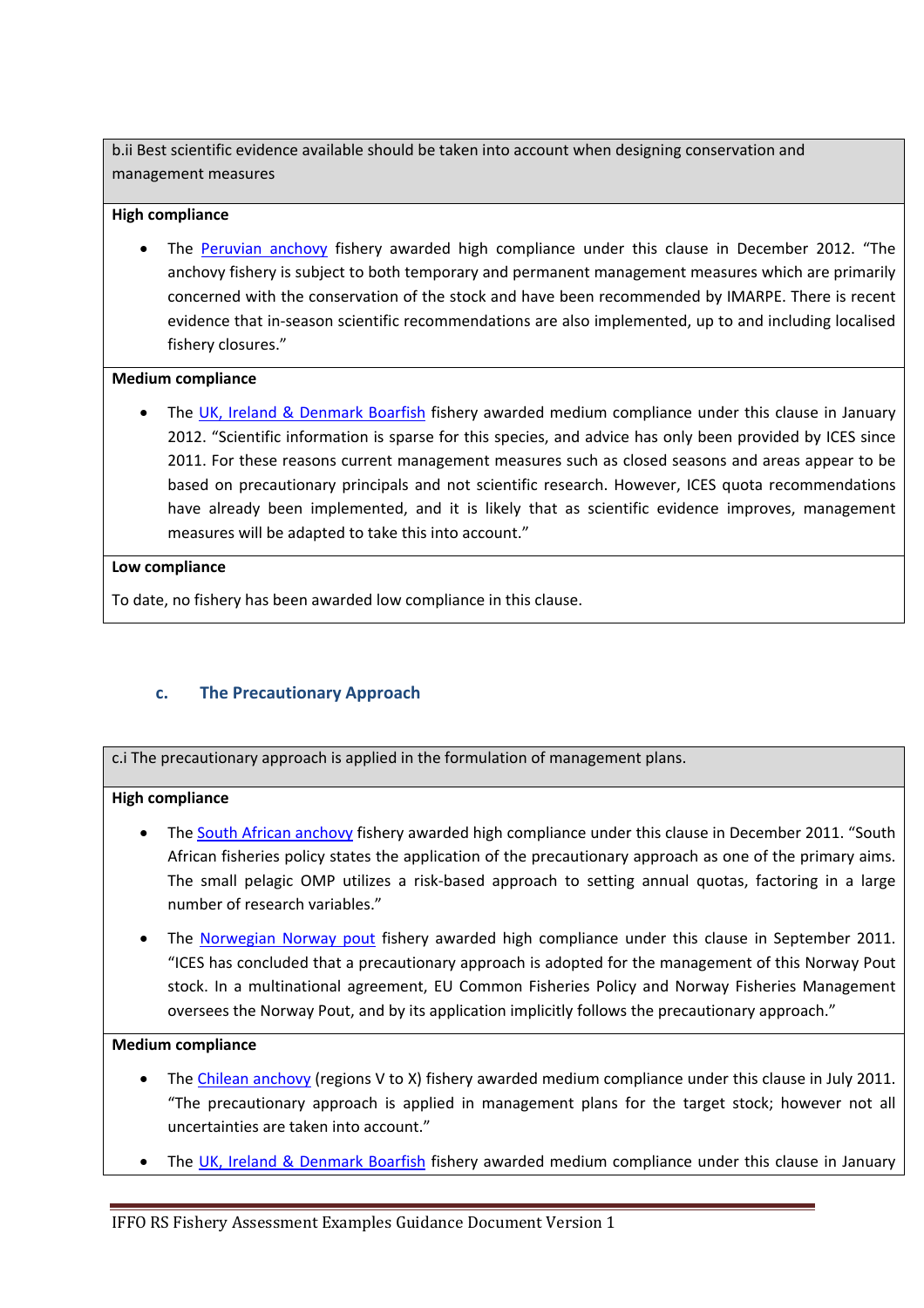2012. "The interim management plan has not been evaluated by ICES for adherence to the precautionary approach; however it does appear to be highly precautionary compared to previous landings data and initial ICES advice. A risk‐based assessment would improve the compliance of the fishery whilst scientific information remains so sparse."

- The Iceland blue whiting fishery awarded medium compliance under this clause in October 2012. "The 2011 surveillance assessment awarded the fishery a medium compliance in this section due to the discrepancy between the management plan and a highly precautionary approach, which would have led to a closed fishery in 2011. For the 2012 season this discrepancy is less pronounced but still present, and so the fishery retains a score of medium compliance."
- The Norway blue whiting fishery awarded medium compliance under this clause in August 2011. "The level of precaution employed in the management of the fishery is ambiguous. ICES has reviewed the current management plan and found it to follow the precautionary approach; however, SSB is currently below  $B_{pa}$  (and indeed  $B_{lim}$ ), yet the TAC has not been set at 0 as should occur under the precautionary approach."
- The Norway sandeel fishery awarded medium compliance under this clause in August 2011. "The EU Common Fisheries Policy is based on the precautionary approach, regional sand eel fisheries have been closed to comply with the approach, and ICES consider the new advice format to be a major improvement in terms of uncertainty. However, there are still several important sources of uncertainty which prevent this fishery obtaining a 'high' rating."
- The South Africa red eye herring fishery awarded medium compliance under this clause in December 2011. "South African fisheries policy states the application of the precautionary approach as one of the primary aims. There is little information available on redeye herring specifically, and as a result a highly precautionary catch limit is in place. It is the opinion of the assessment team that given the scarcity of specific scientific information on the species, this approach is satisfactorily precautionary; however there is room for improvement, and a more thorough risk‐based assessment should be developed as the directed fishery develops. Initial models are already in development."

## **Low compliance**

To date, no fishery has been awarded low compliance in this clause.

## **d. Management Measures**

d.i The level of fishing permitted should be set according to management advice given by research organisations.

## **High compliance**

- The Danish sand eel fishery awarded high compliance under this clause in July 2011. "This year in accordance with ICES advice, the traditional single Sand eel TAC was divided up into 7 'Sand eel area' TACs. With the exception of Area 3, all of these were set according to ICES advice. ICES advised that there be no fishery in Area 3; however the TAC was set at 10,000t to allow scientific monitoring of the Sand eel population."
- The South African redeye herring fishery awarded high compliance under this clause in December 2011. "The level of fishing is limited by a Precautionary Upper Catch Limit, which was recommended and is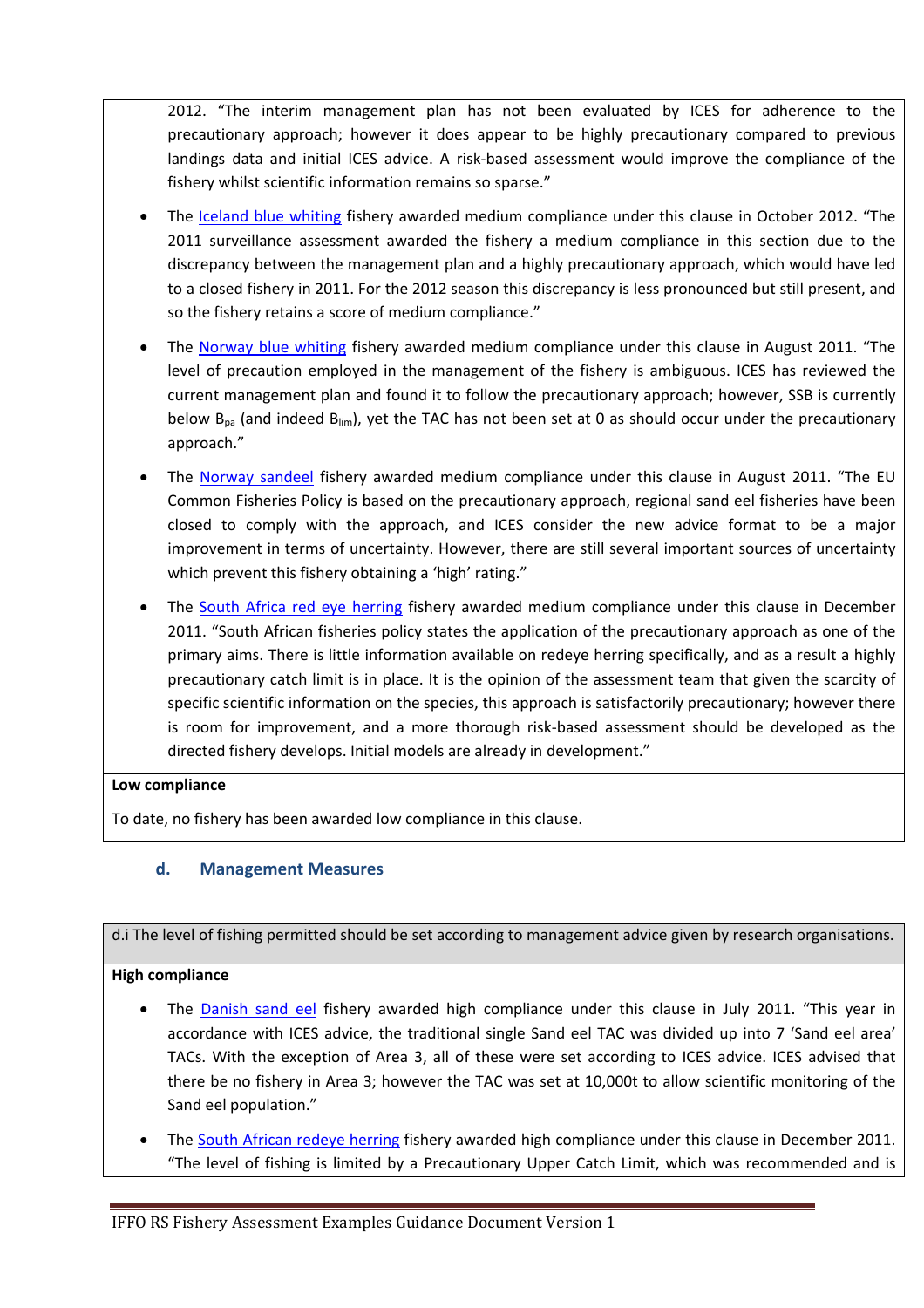reviewed by research organisations, and has never been exceeded by the fishery. There is no allocation of quota to vessels, and the level of fishing appears to be largely self‐regulating. There appears to be a trend towards increasing catch, and a particular focus of future surveillance audits should be to ensure that mechanisms are put in place to limit fishing effort should the PUCL (or other quota recommendation) be reached.

## **Medium compliance**

• The Chilean anchovy (regions V to X) fishery awarded medium compliance under this clause in July 2011. "The management advice from IFOP is not readily available publicly; however, the Total Allowable Catch (TAC) for the stock in region V‐X was significantly lower in 2011 than previous years, which reflects the available data."

## **Low compliance**

• The Iceland blue whiting fishery awarded low compliance under this clause in October 2012. "The total international TAC for 2012 was set according to the advice provided by ICES for adherence to the agreed management plan. However, landings in 2011 were more than double the agreed TAC, which raises further concerns about the reaction of fishery managers to low biomass estimates."

d.ii Where excess fishing capacity exists, mechanisms should be in established to reduced capacity to allow for the recovery of the stock to sustainable levels.

### **High compliance**

- The Peruvian anchovy fishery awarded high compliance under this clause in December 2012. "Excess fishing capacity is not currently an issue in this fishery, and fishing effort is managed by issuing strictly enforced quotas. The fishery is closed to new entrants."
- The North-East Atlantic blue whiting fishery awarded high compliance under this clause in February 2013. "The management of excess fishing capacity is handled differently, though satisfactorily, in each of the countries under assessment. Annual quotas remain the primary mechanism for limiting fishing effort, although capacity-reducing processes are also in place."

#### **Medium compliance**

To date, no fishery has been awarded medium compliance in this clause.

## **Low compliance**

To date, no fishery has been awarded low compliance in this clause.

d.iii Management measures should ensure that fishing gear and fishing practices do not have a significant impact on non‐target species and the physical environment.

## **High compliance**

 The Norwegian capelin fishery awarded high compliance under this clause in August 2011. "The evidence suggests that the directed Capelin fishery has a minimal impact on other species, including the PET species of which many are present in the region. Norway implements a number of management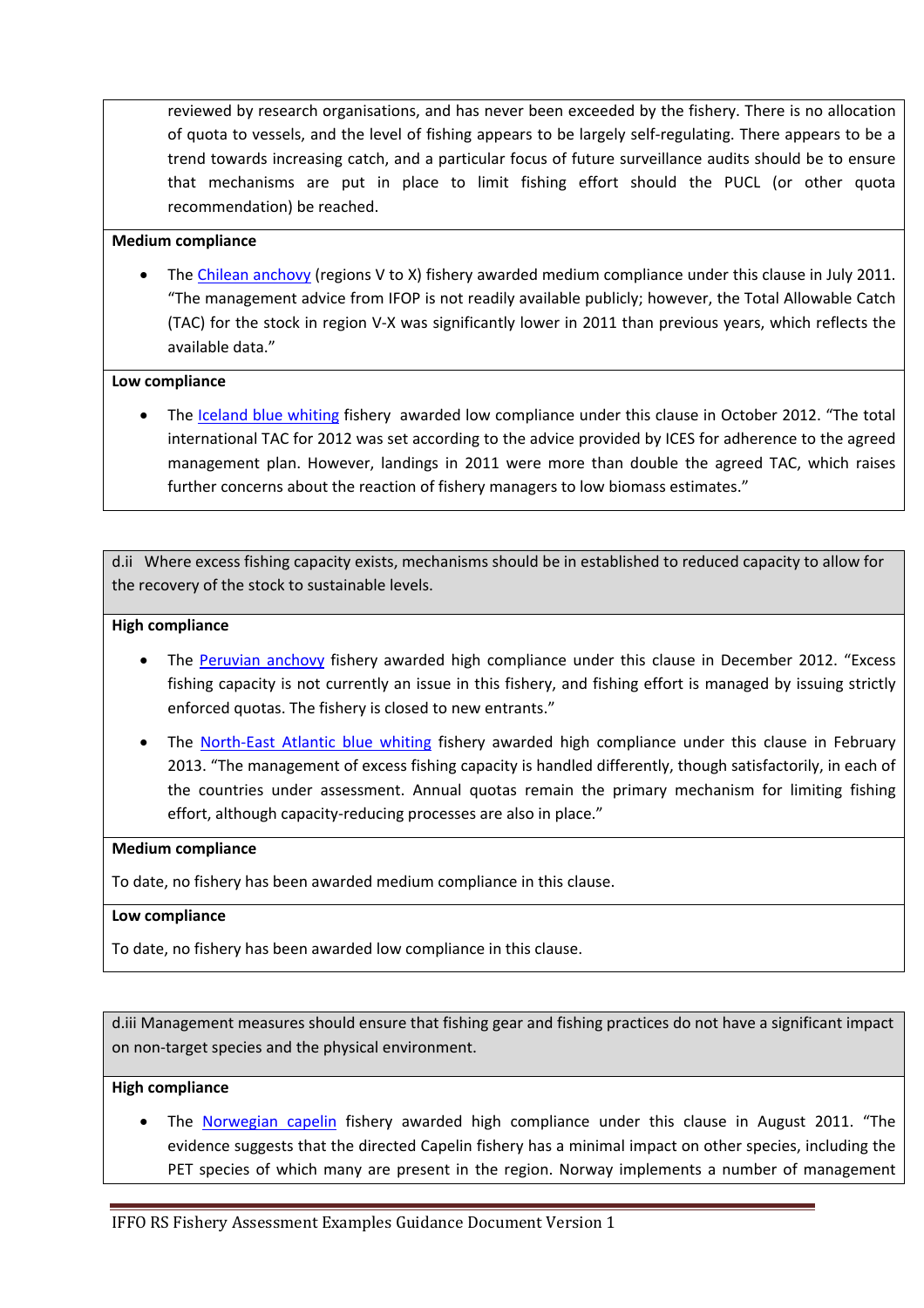measures to reduce the impact of the fishery, including gear and season restrictions, and the gear types used are commonly considered to have minimal impact on the physical environment.

## **Medium compliance**

- The Chilean anchovy (regions V to X) fishery awarded medium compliance under this clause in July 2011. "This fishery has virtually no direct negative impact on the physical environment. There are management measures to prevent the impact of the fishing methods and fishing practices on some non-target species. However, very little information is available to assess the impact of fishery by-catch. Onsite assessment shall verify the type of by-catch data collected by SERNAPESCA when fishing vessels land their catches."
- The UK, Ireland & Denmark Boarfish fishery awarded medium compliance under this clause in January 2012. "Management measures general to EU fisheries and specific to the boarfish fishery are in place to attempt to minimise the impact on non-target species and the physical environment. At present, due to the recent development of the fishery, there is insufficient information on bycatch of non‐target and PET species such as cetaceans."
- The Norway blue whiting fishery awarded medium compliance under this clause in August 2011. "The available evidence suggests that the fishery has a minimal impact on non-target species and the physical environment. By-catch information is somewhat lacking, and an improvement in this respect would be useful."
- The Norway Norway pout fishery awarded medium compliance under this clause in August 2011. "The management of the Norway Pout has taken account of by‐catches of other important fish species by introducing technical measures to minimize the effect on these fisheries. The fishery is therefore acting in a responsibly compliant manner to non-target species. However, the effect of fishing activity on endangered species is not fully known."

## **Low compliance**

To date, no fishery has been awarded low compliance in this clause.

## **e. Implementation**

e.i There should be a framework for sanctions of violation of Laws and regulations.

## **High compliance**

 The Peruvian anchovy fishery awarded high compliance under this clause in December 2012. "The legal basis for sanctions is firmly established and there is clear evidence that such sanctions are both applied and effective."

#### **Medium compliance**

To date, no fishery has been awarded medium compliance in this clause.

## **Low compliance**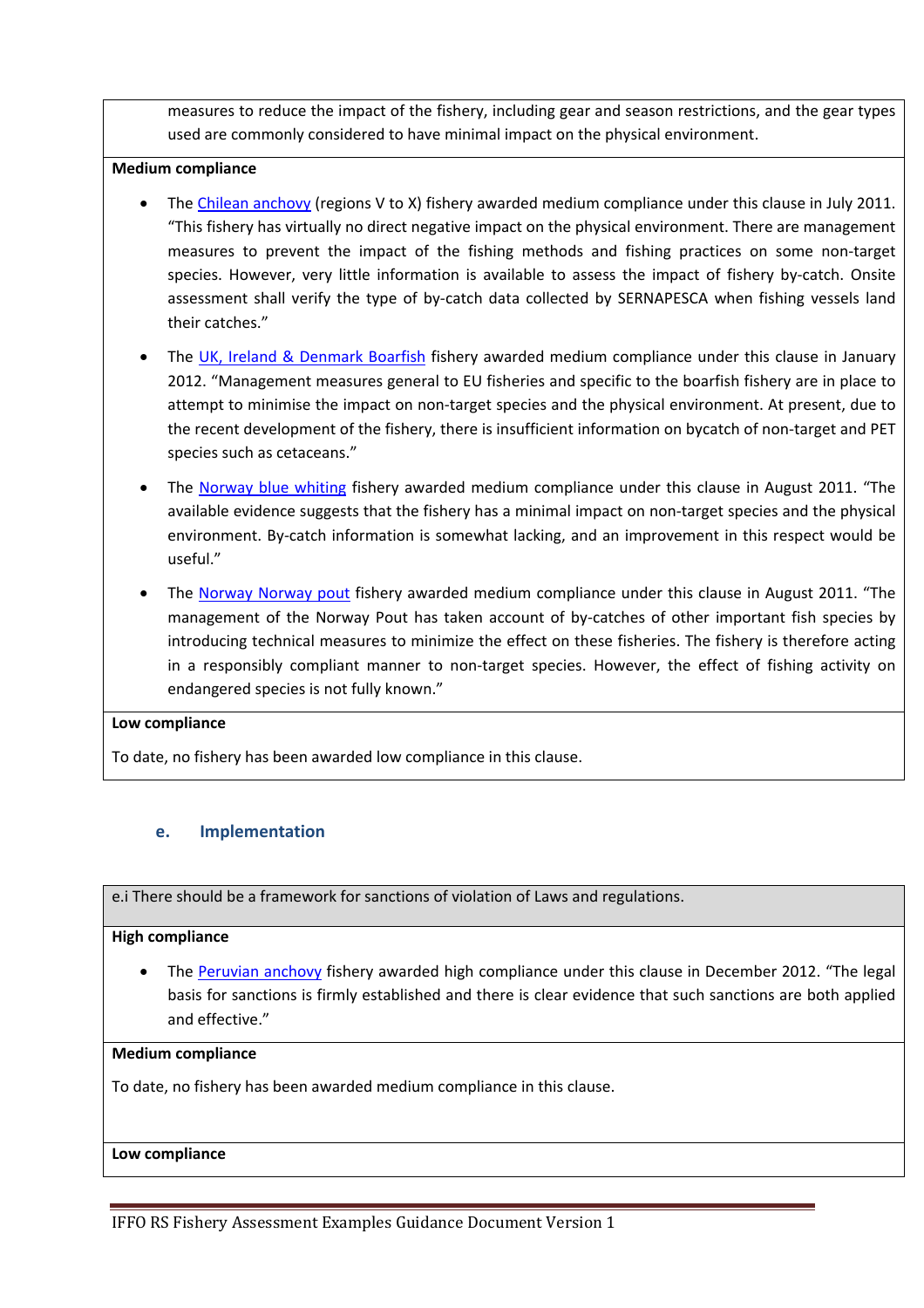To date, no fishery has been awarded low compliance in this clause.

e.ii A management system for fisheries control and enforcement should be established.

### **High compliance**

• The Denmark, UK & Ireland boarfish fishery awarded high compliance under this clause in January 2012. "Fisheries control and enforcement is largely the responsibility of individual EU Member States, with oversight at the European level. Denmark, Ireland and the UK all have in place robust management systems for fisheries control and enforcement."

### **Medium compliance**

To date, no fishery has been awarded medium compliance in this clause.

### **Low compliance**

To date, no fishery has been awarded low compliance in this clause.

## **Fishery Conditions**

One of the key strengths of the IFFO RS assessment is the ability to place conditions on the approval of fisheries. These requirements are usually instigated at the time of the initial fishery assessment, and must be acted upon by the time of the next re-assessment. In many cases, conditions describe potential improvements to aspects of fishery management which are not sufficiently sub-optimal to deserve a low compliance rating, but which substantially impact the adherence of the fishery to the IFFO RS standard.

The following are examples of conditions which have been placed on fisheries, along with a brief explanation.

**Norwegian Norway pout, September 2011**

- Interactions of gear with sea mammals/ sea turtles/sharks must be recorded and all this evidence used for future scientific research.
- Where sea mammals/ sea turtles/sharks are captured there must be documented procedures in place to establish an effective release of the animal without causing it damage.

These conditions were placed on the fishery and imposed on the clients that wished to use this whole fish as a raw material for IFFO RS compliant Fish Meal and Fish Oil , as a result of a score of medium compliance in section D3. The assessment team concluded that the impact of the fishery on PET species was unknown.

## **Norwegian sand eel, August 2011**